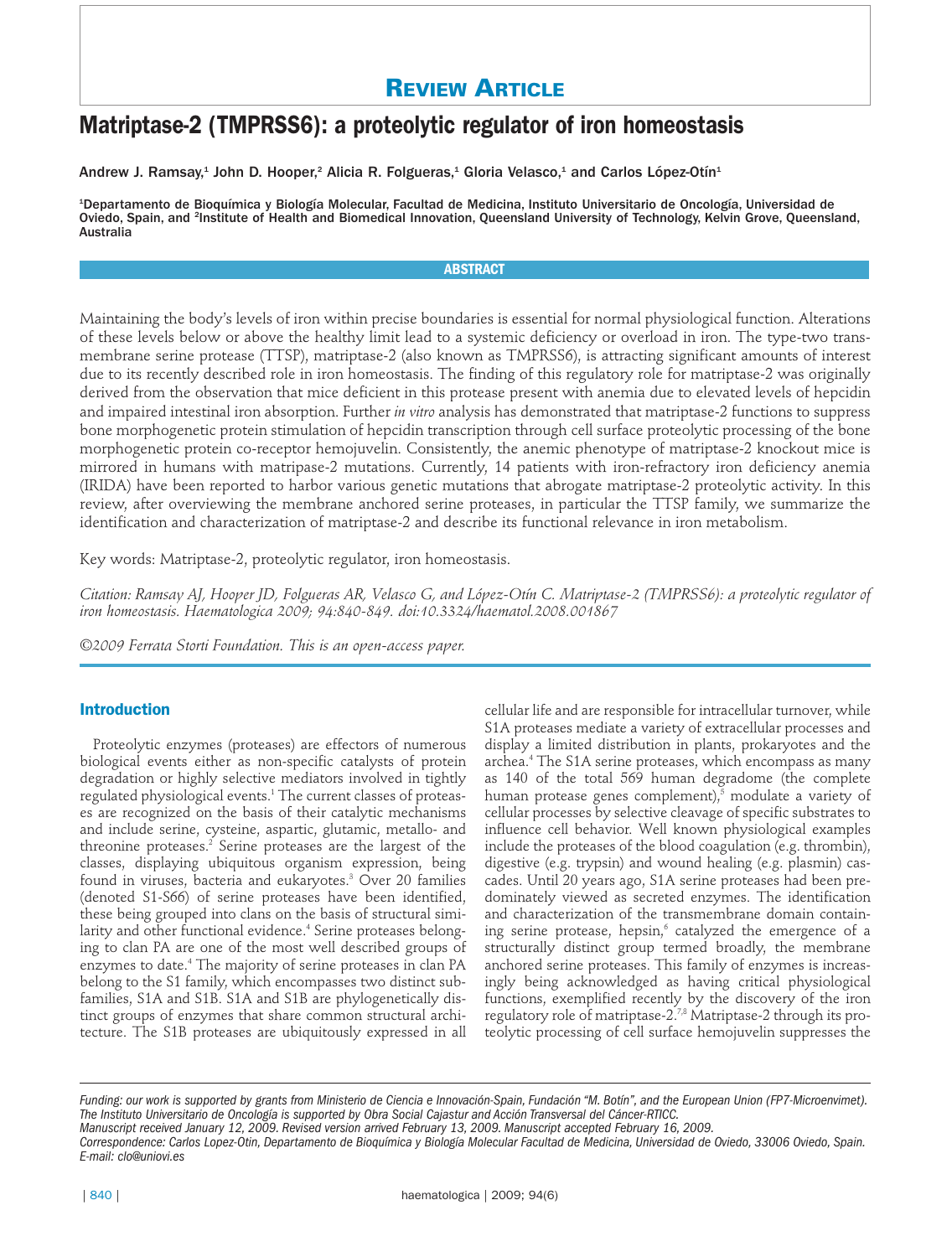transcription of hepcidin and as a consequence indirectly regulates systemic iron levels.<sup>9</sup>

# *Membrane anchored serine proteases*

Due to their cell surface localization, the membrane anchored serine proteases differ in biological function to their secreted counterparts.<sup>10</sup> As opposed to participation in distant extracellular catabolic processes, these enzymes regulate key events at the plasma membrane. Peri-cellular proteolysis via cell surface localized proteases is increasingly recognized as an essential pathway through which cells interact with their immediate microenvironment. Cell surface proteolysis regulates the transduction of extracellular stimuli across the cell membrane,<sup>11,12</sup> the release of bioactive growth factors, cytokines and peptide hormones, in addition to facilitating interactions with neighboring cells and proteins of the basement membrane and extracellular matrix.<sup>10</sup> Plasma membrane localization of these serine proteases is mediated by the inclusion in their synthesis of an amino- or carboxyl-terminal hydrophobic extension that is threaded through the lipid bi-layer to allow the extracellular orientation of their protease domains. Although there are significant homologies within their protease domains, variations exist in the anchoring domains utilized by these enzymes. The membrane anchoring sequences have predicted that these proteases are bound by carboxyl-terminal transmembrane domains (type I serine protease), amino-terminal transmembrane domains (type II transmembrane serine protease) or glycosyl-phosphatidylinositol linkages (GPI-anchored serine protease). The largest of these families are the TTSPs,13,14 which in reality, were first discovered over a century ago when enteropeptidase was demonstrated to be an essential enzyme for the activation of pancreatic digestive proteases. When cloning studies in 1994 identified that enteropeptidase, like the previously described hepsin, contained a type II transmembrane domain, $15$  a new family of serine proteases emerged. Over the next five years the family rapidly expanded with identification of TMPRSS2,16 human airway trypsin-like protease  $(HAT)$ ,<sup>17</sup> corin,<sup>18</sup> and matriptase.<sup>19,20</sup> To date, 20 TTSPs have been identified in humans (Figure 1) with several of these proteases now attributed with regulating critical physiological processes.

# *The type II transmembrane serine proteases*

In addition to their characteristic type II transmembrane spanning region, the TTSPs share a number of common structural features, including a serine protease domain, a variable length stem region consisting of a mosaic of structural domains, and a short cytoplasmic tail (Figure 1). As is the case for the wider S1A family, TTSPs contain a conserved catalytic motif consisting of the triad of residues histidine, aspartate and serine. Based on their amino acid sequences, TTSPs are likely synthesized as single chain zymogens before proteolytic activation following an arginine or lysine residue present in their highly conserved activation domains. The proteases involved in TTSP activation are currently unknown, although due to their substrate preference (arginine or lysine) inter-family activation by those

members demonstrating overlapping tissue expression is possible. Further, biochemical experiments have demonstrated the occurrence of auto-activation events for several human members of this family, including, TMPRSS2,<sup>21</sup> matriptase<sup>20</sup> and matriptase-2.<sup>22</sup>

Activated TTSPs are predicted to remain membranebound through a conserved disulphide bond linking the pro- and catalytic domains. Interestingly, soluble forms of enteropeptidase,<sup>23</sup> HAT,<sup>24</sup> TMPRSS2,<sup>21</sup> and matriptase19 have been isolated *in vivo*. Shedding from the cell surface for porcine enteropeptidase and murine matriptase is mediated through proteolytic processing at the respective cleavage sites,  $^{117}$ GSVIV and  $^{149}$ GSVIA, within the SEA (Sea urchin sperm protein, Enteropeptidase, Agrin) domains of their stem regions.<sup>25,26</sup> In other SEA domain-containing membrane proteins, auto-proteolysis after a glycine residue within a conserved motif (e.g. GSVVV) releases these molecules from the cell surface.<sup>2</sup> In addition to SEA domains, the stem regions of the TTSPs may contain additional domains that likely play regulatory and/or protein interaction roles. These include LDLa (Low Density lipoprotein receptor class A) domains; SR (group A Scavenger Receptor) domains; frizzled domains; CUB (Cls/Clr, Urchin embryonic growth factor and Bone morphogenic protein 1) domains; and MAM (a Meprin, A5 antigen, and receptor protein phosphatase  $\mu$ ) domains. The importance of stem regions for normal TTSP biochemical function is illustrated by studies demonstrating their roles in zymogen conversion, substrate recognition and proteolytic activity. 28-31 Additionally, comparisons with similar domain containing proteins allow some speculation on the function of individual domains. The most common TTSP structural domain, LDLa, mediates cellular internalization of macromolecules<sup>32,33</sup> and ligand-stimulated cAMP signaling.<sup>34</sup> Group A scavenger receptor domains are present in soluble and membrane-bound receptors that function in the binding of modified lipoproteins, adhesion and bacterial binding.35 In several protease classes, CUB domains have been demonstrated to be crucial for substrate recognition and/or cleavage.<sup>36,37</sup> A domain present only in enteropeptidase, MAM, is responsible for protein oligomerization in meprin proteases<sup>38</sup> and tyrosine phosphatase mu,<sup>39</sup> while Frizzled domains function as receptors for Wnt proteins during embryonic development and stem cell self-renewal.<sup>40</sup>

Utilizing the domain composition of the stem region in tandem with phylogenetic analysis of the serine protease domain of the TTSPs has enabled sub-familial classification.<sup>14</sup> The largest of the sub-families, HAT/DESC (Differentially Expressed in Squamous cell Carcinoma) consists of the proteases HAT, DESC1-410,41,42 and HATlike 3-5.43 HAT was originally purified from the sputum of patients with chronic airway diseases $24$  and is proposed to be associated with mucus production<sup>44</sup> and fibrin deposition within airways.45 Further, elevated levels of HAT are present in the epidermis of psoriasis patients, suggesting an inflammatory role for this enzyme.<sup>46</sup> Physiological roles for other HAT/DESC proteases have not yet been ascertained, however, DESC1 is hypothesized to have tumor suppressive properties in squamous cell carcinoma due to its significant reduction in expres-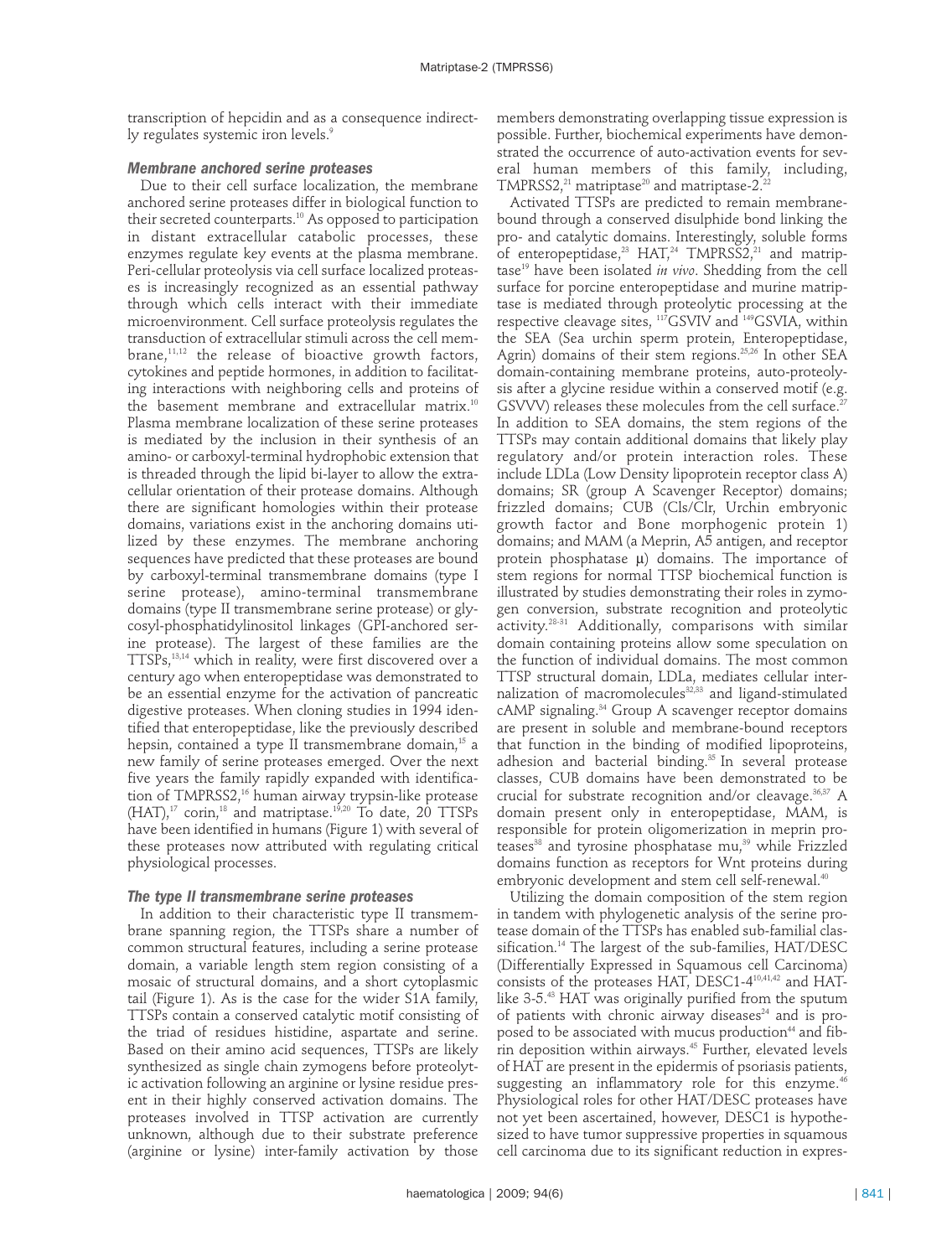

Figure 1. The domain structures of the human type II transmembrane serine proteases. TTSPs are grouped into subfamilies based on stem domain composition and phylogenetic analysis of serine protease domains.14 A consensus domain legend is provided on the right side of the figure. Domain predictions were generated by scanning the respective amino acid sequences with the SMART algorithm (ExPASy Proteomics Tools website). Assigned numbers refer to the location of each domain in the preproenzyme.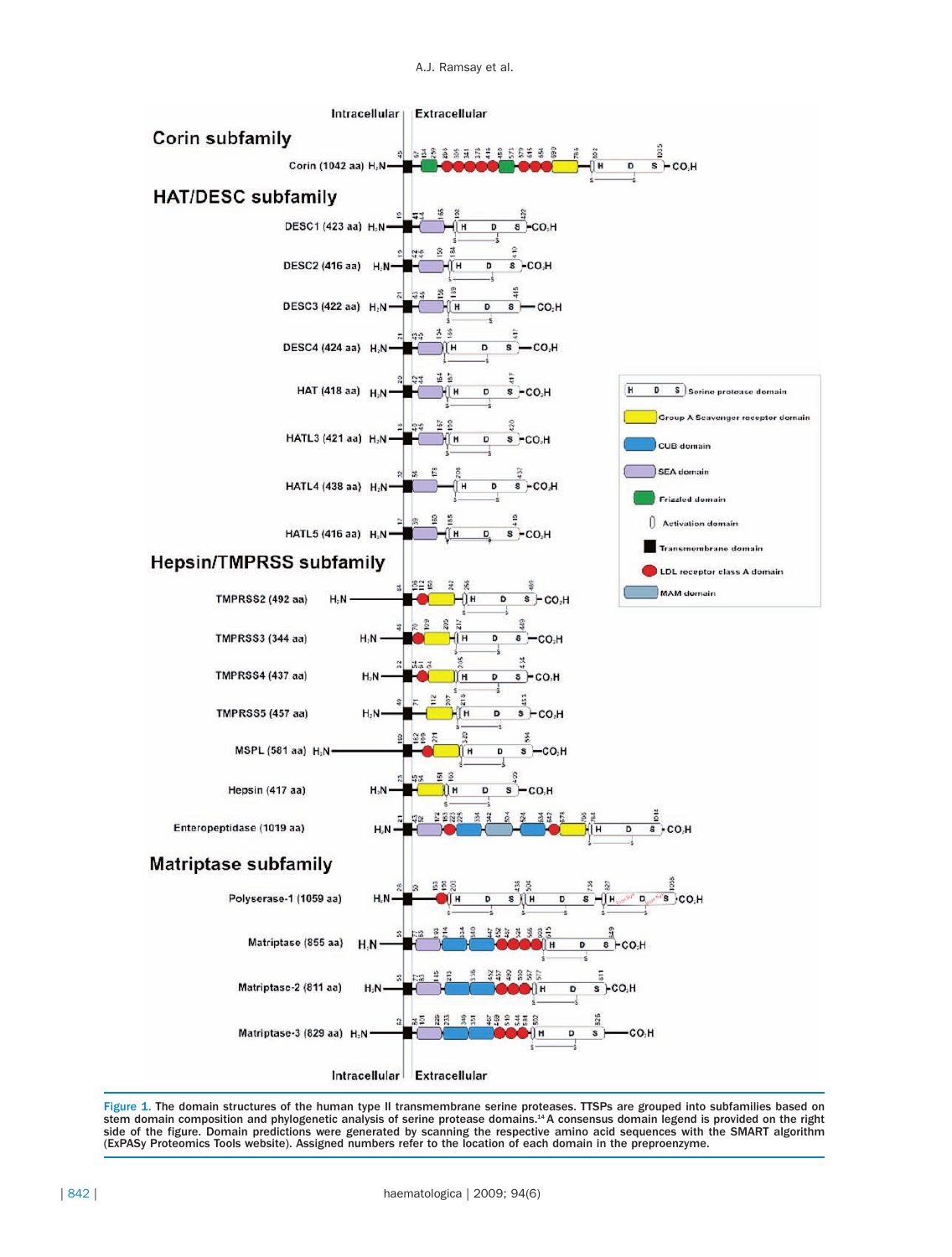sion during carcinoma progression.<sup>41</sup> Interestingly, overexpression of DESC1 has been documented in tumors derived from kidney, brain and breast tissues, suggesting a pro-tumorigenic function depending on the tissue of origin.47

The second largest of the sub-families, hepsin/ TMPRSS/enteropeptidase contains TMPRSS 2-5,48-50 MSPL,<sup>51</sup> hepsin and enteropeptidase. The most comprehensively described member of this sub-family, enteropeptidase, functions near the apex of a proteolytic cascade of digestive enzymes through its conversion of trypsinogen to trypsin.15 Interestingly, hepsin-deficient mice and human TMPRSS3 mutation studies have demonstrated the requirement of these enzymes for normal auditory function.<sup>52,53</sup> Further, TMPRSS5 is coexpressed with hepsin and TMPRSS3 in spiral ganglions of the mouse cochlear, where it is proposed to influence inner ear function.<sup>54</sup> Loss of TMPRSS2 in mice has no effect on development, fertility, survival or organ pathology.55 However, expression of the androgen regulated *TMPRSS2* is up-regulated in high-grade prostate cancer, where it is mislocalized, being expressed in the cytoplasm as well as in the cell membrane.<sup>56</sup> It is remarkable that fusions between the promoter of TMPRSS2 and genes of the ETS transcription factor family have been identified in prostate cancer and are potential prognostic biomarkers.<sup>57</sup> There is currently no information on the physiological roles for the remaining members, TMPRSS4 and MSPL, although TMPRSS4 is overexpressed in pancreatic, gastric and colorectal cancers and its overexpression facilitates a cellular, epithelial to mesenchymal transition *in vitro*. 58

The solitary sub-familial classification given to corin is due to the enzyme's similarity in protease domain structure with non-TTSPs, and unparalleled stem region architecture. In adults corin is expressed exclusively in the heart by cardiac myocytes, $59$  where it has been demonstrated to convert pro-atrial natriuretic peptide (pro-ANP) to active ANP in a sequence-specific manner.<sup>60,61</sup> Mice deficient in corin display disrupted pro-ANP conversion, resulting in salt-sensitive hypertension.<sup>62</sup> The hypertensive phenotype is exacerbated when the mice become pregnant. In the human population two non-conserved mutations within the second frizzled domain are associated with higher systolic blood pressure and an increased risk for chronic hypertension.<sup>63,64</sup> Biochemically, the mutations cause reduced pro-ANP activation due to an impaired corin zymogen conversion.<sup>65</sup> Interestingly, the frequency of the mutant allele within the Afro-American population is three times higher than in the American Caucasian population, potentially correlating to the increased risk of hypertension and heart disease in Afro-Americans.<sup>63</sup> The matriptase sub-family contains the highly similar matriptase, matriptase- $2^{22,66}$  matriptase- $3^{67}$  and the mosaic poly-protease, polyserase-1.<sup>68</sup> Cloned in our laboratory, polyserase-1 undergoes a series of post-translational processing events to generate three distinct and independent serine protease domains termed serase-1, -2 and the catalytically inactive serase-3.<sup>68</sup> Further, two additional secreted poly-proteases, polyserase-2 and polyserase- $3,69,70$  have been recently identified by our profiling studies of the human degradome.<sup>71</sup> The most studied member of the sub-family, matriptase, has been demonstrated by knockout mice studies to be required for postnatal survival, epidermal barrier function, hair follicle development and thymic homeostasis.<sup>72</sup> Potentially, the activation of prostasin by matriptase is an important event for epidermal barrier formation, attested to by a deficiency of active prostasin in mice lacking matriptase, and an overlapping phenotype of mice deficient in each of the enzymes. 73,74 Further, constraint of matriptase activation and inhibition by the transmembrane Kunitz-type serine protease inhibitor, hepatocyte growth factor activator inhibitor (HAI)-1, appears to be a critical regulatory point in embryogenesis $75$  and postnatal skin and hair development.76 While physiological events mediated by matriptase-3 are currently unknown, several very recent studies by us and others have demonstrated matriptase-2 to be a critical regulator of iron homeostasis through its proteolytic processing of membrane hemojuvelin.

# *Matriptase-2*

The matriptase-2 cDNA was identified in human and mouse using in silico approaches. $22,66$  The complete human cDNA was cloned from fetal liver and named on the basis of its significant structural similarity to the TTSP matriptase. The mouse coding sequence was identified from an expressed sequence tag clone generated from adult liver. The mouse and rat encoded proteins were originally designated Tmprss6 on the basis of TTSP nomenclature. However, for consistency the matriptase-2 designation is now applied across all species.

The matriptase-2 gene is highly conserved across mammalian species and ranges in size from ~29 kb in mouse to  $\sim$  40 kb in chimpanzee.<sup>77</sup> As shown in Figure 2, this gene spans 18 exons with 17 intervening introns, with the matriptase-2 protein domain boundaries corresponding with intron/exon junctions of the encoding gene across all species. The first CUB domain is encoded by two exons (7 and 8), and the second CUB domain by three exons (9 to 11). The three LDLR domains of matriptase-2 are each encoded by separate exons (12, 13 and 14). Finally, the serine-protease domain, including the activation domain, is encoded by four exons (15 to 18). Accordingly, structural features are absolutely conserved across human, macaque, dog, cow, mouse and rat, with the human protein sharing 95.6%, 91.1%, 85.6%, 80.1% and 80.4% identity, respectively, to matriptase-2 from these species.<sup>77</sup> Consistently, by Western blot analysis of lysates from transiently transfected cells, both human and mouse matriptase-2 migrate close to the predicted molecular mass of ~90 kDa.22,66 The matriptase-2 proteolytic domain has all the features common to members of the serine protease S1 family. These include the serine protease triad of <sup>617</sup>H, <sup>668</sup>D and <sup>762</sup>S residues (human numbering) required for catalytic activity, and an SWG motif predicted to be located at the top of the substrate S1 binding pocket positioning the scissile bond of the substrate in the correct orientation. Proteolytic activation of matriptase-2 is predicted to occur within a motif (<sup>576</sup>RIVGG) at the junction of the pro- and catalytic domains which is charac-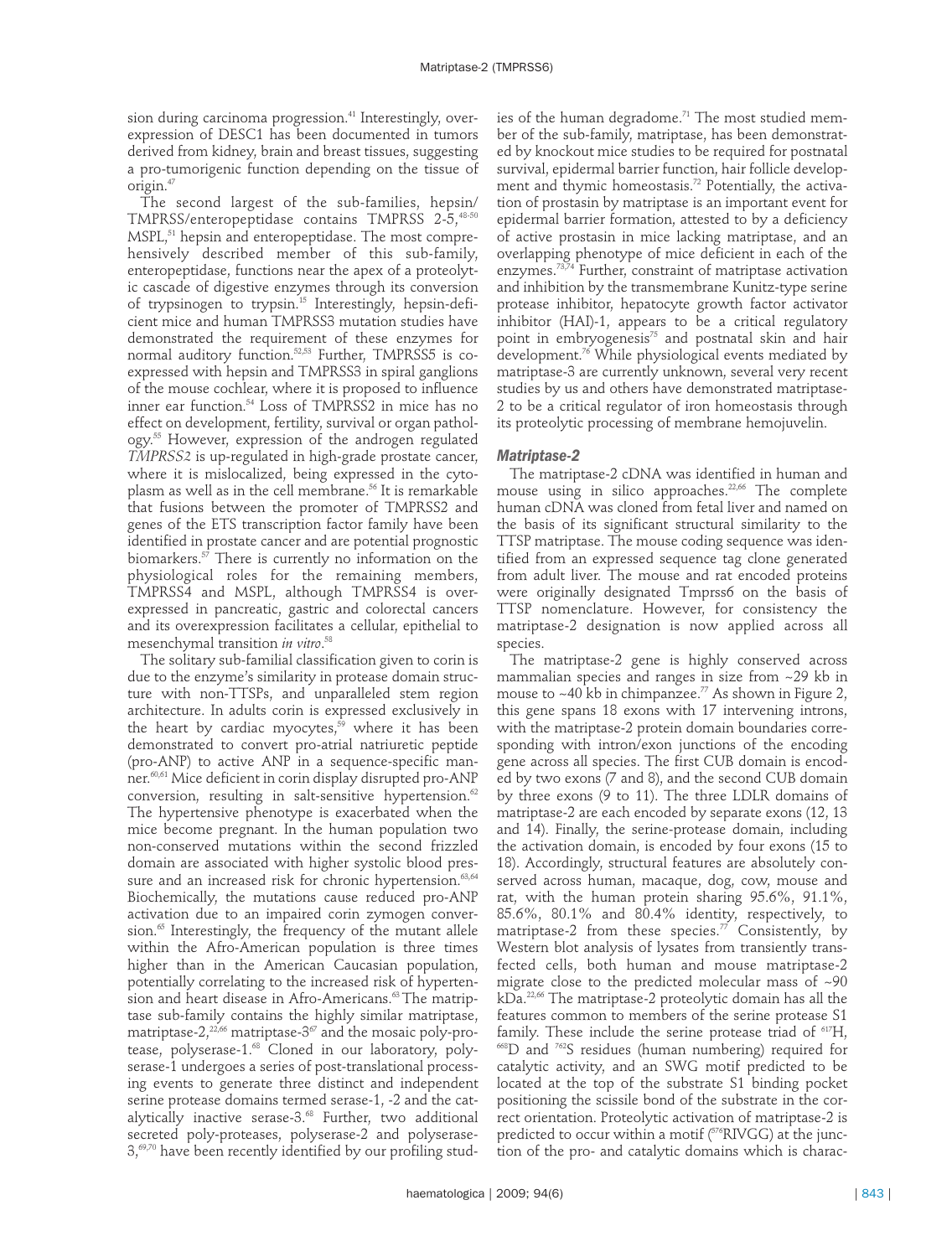teristic of serine proteases and conserved across species. Consistent with the presence of an aspartate residue 6 amino acids before the catalytic serine, which specifies preference for trypsin-like serine protease cleavage following arginine or lysine residues, the recombinant matriptase-2 protease domain cleaves following arginine but not alanine.<sup>22</sup>

In adult human and mouse tissues, the primary site of matriptase-2 mRNA expression is the liver, while the kidney was also a site of high mRNA transcription, with lower levels in uterus and much smaller amounts detected in many other tissues.<sup>22,66</sup> Further, matriptase-2 mRNA expression was demonstrated to be restricted to hepatocytes in the liver, predominately within glandular columnar epithelial cells in the uterus and ubiquitous throughout the kidney. In murine embryos, matriptase-2 mRNA expression peaked at day 13.5 *post coitus*. In addition to high expression in liver, matriptase-2 mRNA was strongly detected in olfactory epithelial cells of the nasal cavity and in pharyngo-tympanic tubes. These data suggest that a role may exist for this enzyme in embryogenesis and olfactory processes. Significantly, recent studies by our laboratory and others have attributed to liver matriptase-2 expression an essential regulatory role in systemic iron homeostasis.7,8

# *Systemic iron regulation by matriptase-2*

Iron is an essential trace element in mammalian metabolism, whose physiological levels, due to its generation of bio-reactive superoxide anions and hydroxyl radicals, require tight regulation.<sup>78</sup> As the capacity for iron excretion is limited, systemic iron levels are primarily controlled through iron absorption by mature enterocytes of the duodenum. Further, balanced extracellular iron levels depend upon iron release from macrophages and hepatocyte stores. An integral player in regulating body iron supply in response to its requirements is the hepatic peptide hormone, hepcidin.<sup>79,80</sup> Hepcidin mediates the internalization and degradation of the iron export molecule ferroportin, located on the

surface of intestinal enterocytes, macrophages and hepatocytes, thereby negatively regulating iron entry into the plasma.<sup>81</sup> Consistently, mice deficient in hepcidin<sup>82</sup> and humans with mutations of this gene develop severe iron overload disorders.<sup>83</sup> Conversely, mice with increased transgenic expression of hepcidin in the liver manifest severe iron deficiency anemia.<sup>84</sup> As such, control of hepcidin expression represents a critical checkpoint for maintaining iron balance. Recent studies performed in our laboratory as well as by Du and colleagues, have demonstrated that matriptase-2 functions as a negative regulator of hepcidin expression.<sup>7,8</sup> Mice deficient in the *Tmprss6* gene have a marked upregulation in hepcidin transcription and demonstrate an overt phenotype of alopecia and severe iron deficiency anemia.7 Further, the *Tmprss6*–/– mice have reduced protein levels of ferroportin on the basolateral membrane of enterocytes of the duodenum, leading to the retention of iron within these cells. Supplementation of plasma iron levels through subcutaneous delivery of iron dextran effectively rescues the phenotype, reversing the hematologic deficiencies and restoring normal hair growth. Critically, the pathophysiological alterations in *Tmprss6*–/– mice are directly attributable to an absence of matriptase-2 proteolytic activity, as is clearly demonstrated by the presentation of identical phenotypic abnormalities in *mask* mice, a murine model that through chemical manipulation expresses a proteolytically inactive form of matriptase-2.<sup>8</sup>

The very recent work of Silvestri *et al*. has demonstrated that the negative regulation of hepcidin by matriptase-2 is mediated via its proteolysis of the membrane receptor hemojuvelin.<sup>9</sup> As shown in Figure 3, hemojuvelin is synthesized by hepatocytes as a membrane GPI linked protein that behaves as a co-receptor for BMP-2, -4 and -6.85-87 BMP stimuli, transduced, via SMAD (Son of Mother Against Decapentaplegic) proteins, is the primary activator of hepcidin expression, as evidenced by the loss of hepcidin expression in mice with targeted liver deletion of SMAD4<sup>88</sup> and the strong



Figure 2. Matriptase-2 gene structure and locations of IRIDA mutations. The upper panel of the figure depicts the genomic organization of matriptase-2 with black and white boxes representing coding and non-coding regions respectively. All currently identified IRIDA patient mutations are marked with arrows on the matriptase-2 gene corresponding to their genomic locations. The encoded protein is shown in the lower panel. Dashed lines mark exon encoding boundaries for each of the matriptase-2 protein structural domains, including transmembrane (black box), one SEA, two CUB, three LDLa (L), activation (black oval) and proteolytic (boxed HDS).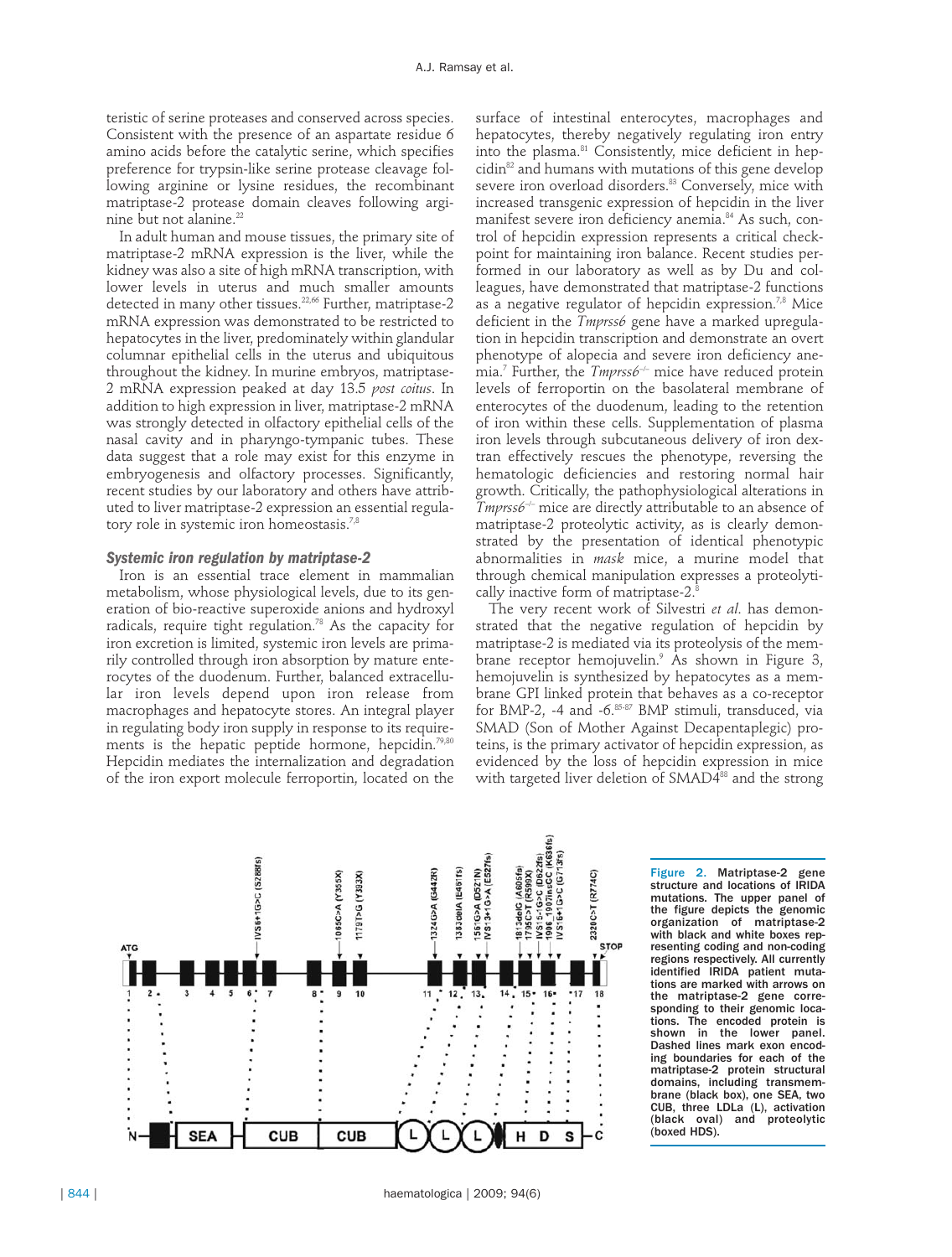stimulation of hepcidin *in vitro* by BMPs.<sup>87,89,90</sup> Further, hemojuvelin deficient mice display loss of hepcidin expression and present with iron overload.<sup>91,92</sup> A soluble form of hemojuvelin, produced by the liver and skeletal muscle, antagonizes BMP-2 and -4 stimulated hepcidin expressions.<sup>93</sup> Consistently, high-dose administrations of soluble hemojuvelin induce an increase in serum iron levels *in vivo* by suppressing hepcidin production.<sup>86</sup> The hemojuvelin/hepcidin regulatory pathway has been causally linked to the murine *Tmprss6–/–* and *mask* phenotypes through *in vitro* experiments that demonstrate matriptase-2 proteolytically processes membrane hemojuvelin, significantly reducing hepcidin transcription in response to BMP-2 stimulus.<sup>9</sup> Interestingly, matriptase-2 does not cleave the soluble form of hemojuvelin, suggesting that matriptase-2 functions to dampen BMP stimuli directly through proteolysis of membrane hemojuvelin, and indirectly by creating an imbalance in levels of BMP co-receptor and antagonist. Critically, validation of these *in vitro* demonstrations *in vivo*, are an essential foundation for further delineation of the mechanism(s) of matriptase-2 in systemic iron regulation.

The relevance of the physiological observations made in *Tmprss6–/–* and *mask* mice for correlations with human iron disorders were provided proof of principle by Finberg and colleagues through their description of human *matriptase-2* gene mutations in IRIDA patients.<sup>94</sup>

## *Matriptase-2 mutations in human iron disorders*

Iron-limited anemias are categorized as those that are caused by chronic disease states or genetic mutations. The anemia of chronic disease is an acquired disorder seen in patients with a variety of inflammatory disorders, including infections, malignancies, and rheumatological disorders.<sup>95</sup> Currently, there is a limited understanding of genetically acquired iron-limited anemias. In accordance with its role in co-ordinating body iron levels, alterations in the genes encoding hepcidin<sup>83</sup> or its key regulators<sup>96.98</sup> induce iron overload syndromes such as hereditary hemochromatosis (HH). Consistently, HH disorders result from inadequate hepcidin production relative to body iron stores.<sup>99</sup> Conversely, elevated hepcidin levels have been described in iron deficiency anemia patients that are insensitive to oral iron therapy and display an incomplete hematologic recovery with parenteral iron administrations, a condition termed iron refractory iron deficiency anemia (IRIDA).<sup>94,100</sup> Heterozygous and homozygous biallelic human matriptase-2 mutations have been identified by 3 independent studies in 14 IRIDA patients from Northern European, African and Afro-American,<sup>94</sup> Mediterranean<sup>100</sup> and English ancestries.101 Further, 2 additional IRIDA patients who harbored a single mutated allele have been described,<sup>94</sup> although as only exon/intron boundaries and coding regions were sequenced, deep intronic mutations of the second allele may exist.

As shown in Table 1, hematologic parameters of IRIDA patients mirror those of *Tmprss6*–/– and mask mice, including a congenital hypochromic, microcytic anemia, low corpuscular erythrocyte volume, low transferrin saturation and abnormal iron absorption. The mutations, as summarized in Table 1 and their genomic



Figure 3. The role of matriptase-2 in the hepcidin regulatory pathway. Beginning extracellularly (top of panel), BMP-2,-4 or -6 bind to the co-receptor membrane hemojuvelin (m-HJV) and the BMP receptor (BMPR). This initiates phosphorylation of SMAD-1,-5 and -8 and formation of heteromeric complexes with the common mediator Smad4. Following nuclear translocation, the heteromeric SMAD complexes stimulate transcription of the *HAMP* gene. Negative regulation of the BMP-HJV-hepcidin pathway (designated by dashed red arrows) is mediated through the proteolytic processing of m-HJV by matriptase-2. Additional negative regulation of hepcidin transcription is provided by soluble hemojuvelin (s-HJV), which acts as an antagonist of the BMP pathway by competing with m-HJV for BMP ligands.

positions noted in Figure 2, include frame-shift, splice junction, missense and nonsense mutations, distal to exon 6. Predominately the identified mutations, including 1906\_1907insGC, 1813delG, IVS13+1G>A, IVS15- 1G>C, 1383delA, IVS6+1G>C, 1179T>G and 1795C>T, encode for matriptase-2 proteins which lack functional protease domains. Overexpression of the protease domain deficient *mask* human matriptase-2 in zebrafish results in reduced hemoglobinization in comparison to wild-type human matriptase-2, illustrating the *in vivo* impact a deficiency in matriptase-2 proteolytic activity renders.9 Further, it is hypothesized that overexpression of *mask* human matriptase-2 elicits a dominant negative effect by binding, potentially through stem domain interactions, and sequestering hemojuvelin from endogenous zebrafish matriptase-2. Collaborating with matriptase-2 stem domain importance for *in vivo* function, heterozygous missense mutations in the CUB (1324G>A) and LDLa (1561>A) domains have been identified in IRIDA patients.<sup>94</sup>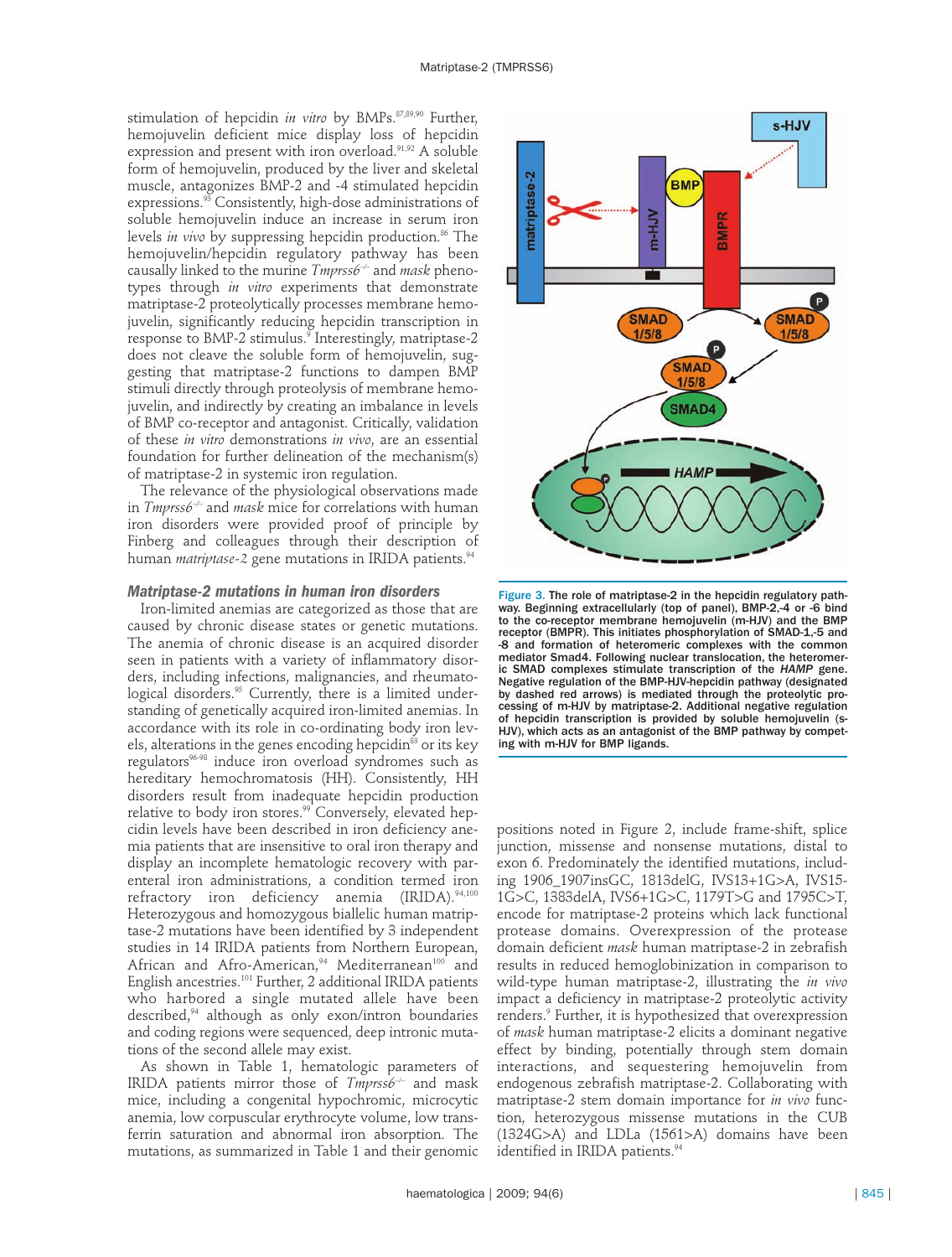### Table 1. Hematologic parameters of *Tmprss6<sup>-/-</sup>* mice, "mask" mice and IRIDA patients.

|                                                         | Tmprss6 <sup>-/-</sup> mice<br>(Folgueras <i>et al.</i> ) <sup>7</sup> | mask mice<br>(Du et al.) $^{\circ}$          | <b>IRIDA</b> patients<br>(Finberg <i>et al.</i> ) <sup>94</sup>                                                                                                                                                                                                                                                                            | <b>IRIDA</b> patient<br>(Melis et al.) $100$   | <b>IRIDA</b> patient<br>(Guillem et al.) $101$ |
|---------------------------------------------------------|------------------------------------------------------------------------|----------------------------------------------|--------------------------------------------------------------------------------------------------------------------------------------------------------------------------------------------------------------------------------------------------------------------------------------------------------------------------------------------|------------------------------------------------|------------------------------------------------|
| Matriptase-2 allele<br>and encoded protein<br>mutations | Null/null                                                              | $IVS14-2A>G/IVS14-2A>G$<br>(C566fs)/(C566fs) | 1906 1907 ins GC/1906 1907 ins GC<br>(K636fs)/(K636fs)<br>$IVS15-1G > C/IVS15-1G > C$<br>(D622fs)/D622fs)<br>$1813$ delG/IVS $13+1$ G $>$ A<br>(A605fs)/(E527fs)<br>1324G>A/1561G>A<br>(G442R)/(D521N)<br>1065C>A/1383delA<br>(Y355X)/(E461fs)<br>$IVS16+1G > C/not$ identified<br>$(G713fs)$ /-<br>2320C>T/not identified<br>$(R774C)$ /- | $IVS6+1G > C/IVS6+1G > C$<br>(S288fs)/(S288fs) | 1179T>G/1795C>T<br>(Y393X)/(R599X)             |
| Hemoglobin                                              | Low                                                                    | Low                                          | Low                                                                                                                                                                                                                                                                                                                                        | Low                                            | Low                                            |
| Hepcidin levels                                         | High (liver mRNA)                                                      | High (liver mRNA)                            | High (urine protein)                                                                                                                                                                                                                                                                                                                       | High (urine/serum protein)                     | High (serum protein)                           |
| Iron absorption                                         | Impaired                                                               | Impaired                                     | Impaired                                                                                                                                                                                                                                                                                                                                   | Impaired                                       | Impaired                                       |
| Iron stores                                             | ND                                                                     | high in spleen                               | ND.                                                                                                                                                                                                                                                                                                                                        | normal in liver                                | ND                                             |
| <b>MCV</b>                                              | Low                                                                    | Low                                          | Low                                                                                                                                                                                                                                                                                                                                        | Low                                            | Low                                            |
| Reticulocytes                                           | <b>ND</b>                                                              | <b>ND</b>                                    | Low                                                                                                                                                                                                                                                                                                                                        | <b>ND</b>                                      | Low                                            |
| Serum iron                                              | Low                                                                    | Low                                          | <b>ND</b>                                                                                                                                                                                                                                                                                                                                  | Low                                            | Low                                            |
| Transferrin saturation                                  | Low                                                                    | <b>ND</b>                                    | Low                                                                                                                                                                                                                                                                                                                                        | Low                                            | Low                                            |

For IRIDA patients, "low" refers to values below the standard reference range. "Low" in Tmprss6<sup>-/-</sup> and "mask" mice refers to values significantly lower than wild-type counterparts *Impaired iron absorption was determined by dietary iron uptake ("mask" mice), duodenal enterocyte iron retention (Tmprss6<sup>-/-</sup>) and lack of response to oral iron treatment (IRIDA patients).MCV,mean cell volume; ND,not determined.*

With the recently identified suppression of hepcidin expression through proteolysis of membrane hemojuvelin by matriptase-2, it would be of great interest in future studies to confirm the *in vivo* status of hemojuvelin in IRIDA patients in comparison to healthy controls. Collectively these data suggest that restoration of matriptase-2 function and subsequent reduction of hepcidin levels represents a clinical opportunity in treating IRIDA. As such, liver-directed gene therapy through *ex vivo* hepatocyte manipulation and transplantation may offer one such avenue to supplement the livers of IRIDA patients with functional matriptase-2.<sup>102</sup> Conversely, hepcidin stimulation through matriptase-2 inhibition presents an intriguing clinical opportunity to counteract hepcidin deficiencies seen in patients with HH disorders.99

## *Conclusions and future perspectives*

Our knowledge of the physiological roles of the TTSP family continues to evolve with the generation of lossof-function animal models. Matriptase-2 becomes the most recent member of this family attributed with fulfilling a critical physiological role. The identity of matriptase-2 as a key element of an elaborate iron homeostatic network fosters a number of exciting avenues for future work in this area. A central element of these future challenges is to understand how matriptase-2 maintains hepcidin levels within the narrow limits required for normal physiological function. A critical aspect of these challenges is defining how body iron levels exert transcriptional control over the *HAMP* gene.

Exposure of primary hepatocytes *in vitro* to holotransferrin induces hepcidin transcription through a hemojuvelin/BMP-dependent pathway. <sup>90</sup> As BMP-6 is currently the only component of the hemojuvelin/BMP signaling pathway that has been demonstrated to be iron regulated,<sup>103</sup> matriptase-2 may represent an additional element of this pathway whose expression is regulated in accordance with body iron stores.

The domain composition of matriptase-2 may potentially accord further mechanisms for calibrating hepcidin levels. Foremost amongst these are modulations of the protease domain. Inhibitor interactions, the *in vivo* relevance of which is exemplified by the interactions of the highly similar family member matriptase and its cognate inhibitor HAI-1, would have significant *in vivo* ramifications. HAI-1 both abolishes matriptase activity through active site inhibition, and paradoxically, controls zymogen matriptase activation, fundamentally governing the proteolytic activities that are essential for embryogenesis and epidermal barrier formation.<sup>104</sup> Consequently, modulation of the *in vivo* activities of matriptase-2 through either active site inhibition or zymogen conversion would afford exquisite control over hepcidin suppression. Interestingly, *in vitro* demonstrations of cell surface shedding of the matriptase-2 protease domain suggests that a circulating form of the enzyme may exist, potentially with a differing proteolytic agenda to the peri-cellular activities of the membrane precursor.<sup>9</sup> Further, the cytoplasmic tail of matriptase-2 offers intriguing possibilities for hepcidin control. Overexpression *in vitro* of a matriptase-2 mutant in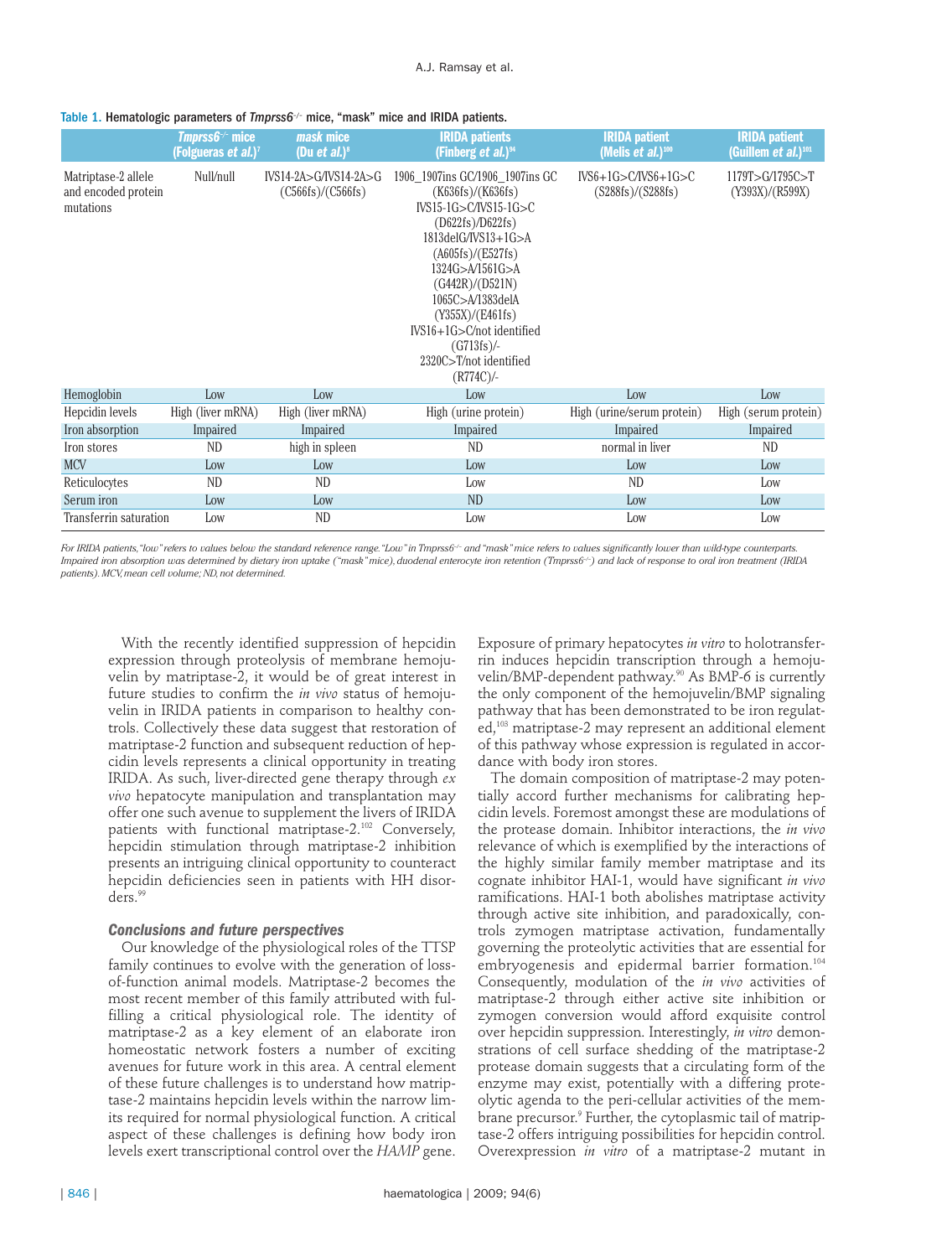which the extracellular portion was substituted with GFP exhibited suppression of *HAMP* promoter activity, implying direct signal transduction involvement of matriptase-2 in hepcidin suppression.<sup>8</sup> However, none of the intracellular consensus phosphorylation sites are conserved between species, suggesting that potential phosphorylation of the matriptase-2 N-terminus may be species dependent.

Hopefully, clarification of these fundamental biochemical questions will contribute to a better understanding of the functional relevance of matriptase-2 in regulating iron homeostasis and to translate this information into clinical answers for patients with IRIDA or other deficiencies in iron metabolism.

### **Authorship and Disclosures**

AJR, JDH and CLO wrote the paper; AJR and JDH formatted figures and tables; ARF and GVC analyzed literature and revised the manuscript.

All authors equally contributed to this paper. The authors declare they have no conflicts of interest. The authors declare no competing financial interests.

#### **References**

- 1. Lopez-Otin C, Bond JS. Proteases: multifunctional enzymes in life and disease. J Biol Chem 2008;283: 30433-7.
- 2. Neurath H. Evolution of proteolytic
- enzymes. Science 1984;224:350-7. 3. Rawlings ND, Morton FR, Barrett AJ. MEROPS: the peptidase database. Nucleic Acids Res 2006;34 (Database issue):D270-2.
- 4. Page MJ, Di Cera E. Serine peptidases:classification, structure and function. Cell Mol Life Sci 2008;65:1120- 36.
- 5. López-Otín C, Matrisian L. Emerging roles of proteases in tumour suppression. Nat Rev Cancer 2007;7: 800-8.
- 6. Leytus S, Loeb K, Hagen F, Kurachi K, Davie E. A novel trypsin-like serine protease (hepsin) with a putative transmembrane domain expressed by human liver and hepatoma cells. Biochemistry 1988;27:1067-74.
- 7. Folgueras AR, de Lara FM, Pendas AM, Garabaya C, Rodriguez F, Astudillo A, et al. Membrane-bound serine protease matriptase-2 (Tmprss6) is an essential regulator of iron homeostasis. Blood 2008; 112:2539-45.
- 8. Du X, She E, Gelbart T, Truksa J, Lee P, Xia Y, et al. The serine protease TMPRSS6 is required to sense iron deficiency. Science 2008;320:1088- 92.
- 9. Silvestri L, Pagani A, Nai A, De Domenico I, Kaplan J, Camaschella C. The serine protease matriptase-2 (TMPRSS6) inhibits hepcidin activation by cleaving membrane hemojuvelin. Cell Metab 2008;8:502-11.
- 10. Netzel-Arnett S, Hooper JD, Szabo R, Madison EL, Quigley JP, Bugge TH, et al. Membrane anchored serine proteases: a rapidly expanding group of cell surface proteolytic enzymes with potential roles in cancer. Cancer Metastasis Rev 2003;22: 237-58.
- 11. Ramsay AJ, Dong Y, Hunt ML, Linn M, Samaratunga H, Clements JA, et Kallikrein-related peptidase 4 (KLK4) initiates intracellular signaling via protease-activated receptors

(PARs). KLK4 and PAR-2 are coexpressed during prostate cancer progression. J Biol Chem 2008;283: 12293-304.

- 12. Ramsay AJ, Reid JC, Adams MN, Samaratunga H, Dong Y, Clements JA, et al. Prostatic trypsin-like kallikrein-related peptidases (KLKs) and other prostate-expressed tryptic proteinases as regulators of signalling via proteinase-activated receptors (PARs). Biol Chem 2008; 389:653-68.
- 13. Hooper JD, Clements JA, Quigley JP, Antalis TM. Type II transmembrane serine proteases. Insights into an emerging class of cell surface proteolytic enzymes. J Biol Chem 2001; 276:857-60.
- 14. Szabo R, Bugge TH. Type II transmembrane serine proteases in development and disease. Int J Biochem Cell Biol 2008;40:1297- 316.
- 15. Kitamoto Y, Yuan X, Wu Q, McCourt DW, Sadler JE. Enterokinase, the initiator of intestinal digestion, is a mosaic protease composed of a distinctive assortment of domains. Proc Natl Acad Sci USA 1994;91:7588-92.
- 16. Paoloni-Giacobino A, Chen H, Peitsch M, Rossier C, Antonarakis S. Cloning of the TMPRSS2 gene, which encodes a novel serine protease with transmembrane, LDLRA, and SRCR domains and maps to<br>21q22.3. Genomics 1997;44:309-20.
- 17. Yamaoka K, Masuda K, Ogawa H, Takagi K, Umemoto N, Yasuoka S. Cloning and characterization of the cDNA for human airway trypsinlike protease. J Biol Chem 1998; 273:11895-901.
- 18. Yan W, Sheng N, Seto M, Morser J, Wu Q. Corin, a mosaic transmembrane serine protease encoded by a novel cDNA from human heart. J Biol Chem 1999;274:14926-35.
- 19. Lin CY, Anders J, Johnson M, Dickson RB. Purification and characterization of a complex containing matriptase and a Kunitz-type serine protease inhibitor from human milk. J Biol Chem 1999;274:18237- 42.
- 20. Takeuchi T, Shuman M, Craik C. Reverse biochemistry: use of macro-

molecular protease inhibitors to dissect complex biological processes and identify a membrane-type serine protease in epithelial cancer and normal tissue. Proc Natl Acad Sci USA 1999;96:11054-61.

- 21. Afar DE, Vivanco I, Hubert RS, Kuo J, Chen E, Saffran DC, et al. Catalytic cleavage of the androgenregulated TMPRSS2 protease results in its secretion by prostate and prostate cancer epithelia. Cancer Res 2001;61:1686-92.
- 22. Velasco G, Cal S, Quesada V, Sanchez LM, Lopez-Otin C. Matriptase-2, a membrane-bound mosaic serine proteinase predominantly expressed in human liver and showing degrading activity against extracellular matrix proteins. J Biol Chem 2002;277:37637-46.
- 23. Fonseca P, Light A. The purification and characterization of bovine enterokinase from membrane fragments in the duodenal mucosal fluid. J Biol Chem 1983;258:14516- 20.
- 24. Yasuoka S, Ohnishi T, Kawano S, Tsuchihashi S, Ogawara M, Masuda K, et al. Purification, characterization, and localization of a novel trypsin-like protease found in the human airway. Am J Respir Cell Mol Biol 1997;16:300-8.
- 25. Matsushima M, Ichinose M, Yahagi N, Kakei N, Tsukada S, Miki K, et al. characterization porcine enteropeptidase. J Biol Chem 1994;269:19976-82.
- 26. Cho EG, Kim MG, Kim C, Kim SR, Seong IS, Chung C, et al. N-terminal processing is essential for release of epithin, a mouse type II membrane serine protease. J Biol Chem 2001; 276:44581-9.
- 27. Macao B, Johansson DG, Hansson GC, Hard T. Autoproteolysis coupled to protein folding in the SEA domain of the membrane-bound MUC1 mucin. Nat Struct Mol Biol 2006;13:71-6.
- 28. Lee MS, Tseng IC, Wang Y, Kiyomiya K, Johnson MD, Dickson RB, et al. Autoactivation of matriptase in vitro: requirement for biomembrane and LDL receptor domain. Am J Physiol Cell Physiol 2007;293:C95-105.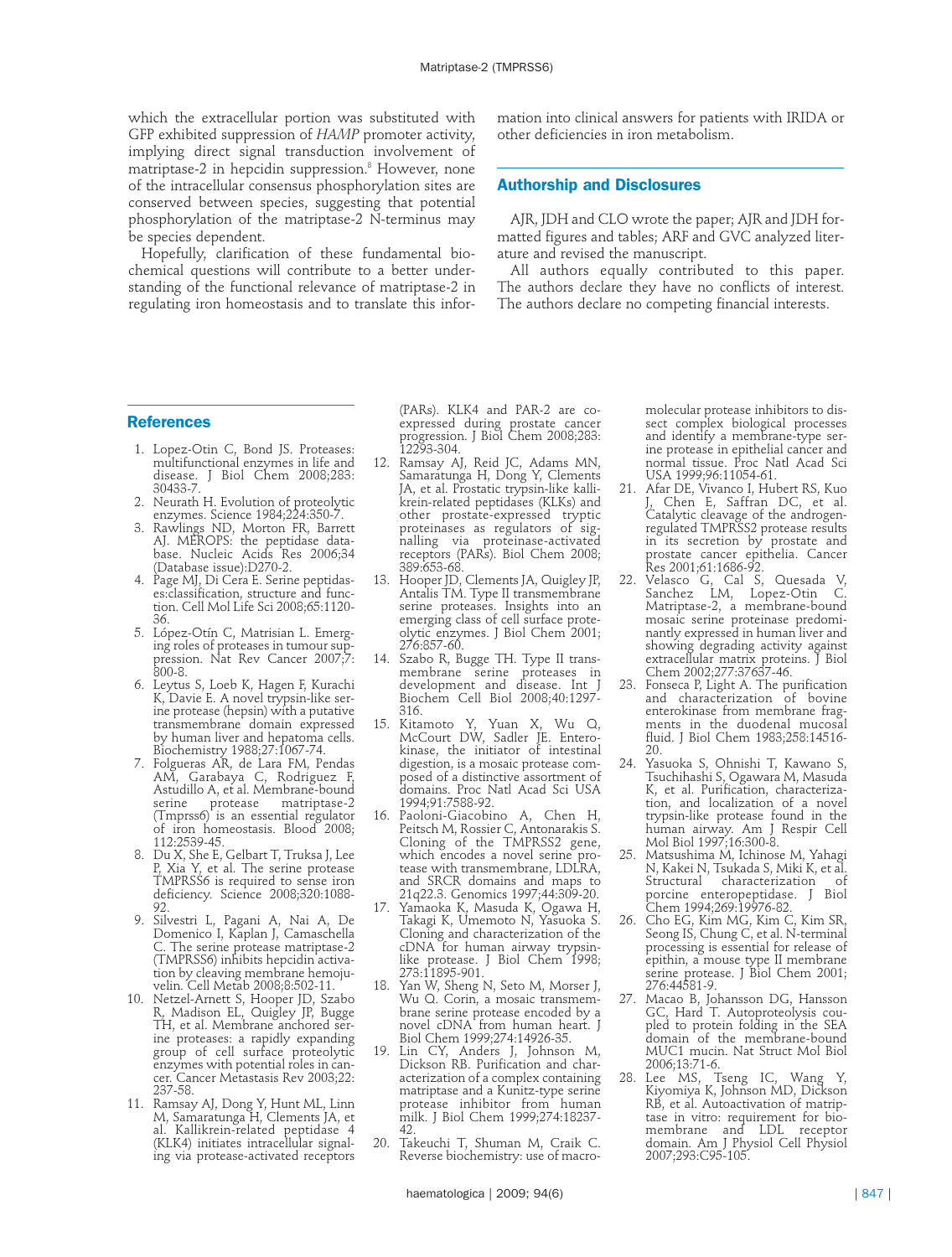- 29. Lu D, Yuan X, Zheng X, Sadler JE. Bovine proenteropeptidase is activated by trypsin, and the specificity of enteropeptidase depends on the heavy chain. J Biol Chem 1997;272: 31293-300.
- 30. Knappe S, Wu F, Masikat MR, Morser J, Wu Q. Functional analysis of the transmembrane domain and activation cleavage of human corin: design and characterization of a soluble corin. J Biol Chem 2003;278: 52363-70.
- 31. Knappe S, Wu F, Madlansacay MR, Wu Q. Identification of domain structures in the propeptide of corin essential for the processing of proatrial natriuretic peptide. J Biol Chem 2004;279:34464-71.
- 32. Cam JA, Bu G. Modulation of betaamyloid precursor protein trafficking and processing by the low density lipoprotein receptor family. Mol
- Neurodegener 2006;1:8.<br>33. Parkyn CJ, Vermeulen EG, 33. Parkyn CJ, Vermeulen EG, Mootoosamy RC, Sunyach C, Jacobsen C, Oxvig C, et al. LRP1 controls biosynthetic and endocytic trafficking of neuronal prion protein. J Cell Sci 2008;121:773-83.
- 34. Hopkins EJ, Layfield S, Ferraro T, Bathgate RA, Gooley PR. The NMR solution structure of the relaxin (RXFP1) receptor lipoprotein receptor class A module and identification of key residues in the N-terminal region of the module that mediate receptor activation. J Biol Chem 2007;282:4172-84.
- 35. Sarrias MR, Gronlund J, Padilla O, Madsen J, Holmskov U, Lozano F. The Scavenger Receptor Cysteine-Rich (SRCR) domain: an ancient and highly conserved protein module of the innate immune system. Crit Rev Immunol 2004;24:1-37.
- 36. Geach TJ, Dale L. Molecular determinants of Xolloid action in vivo. J Biol Chem 2008;283:27057-63.
- 37. Zhang P, Pan W, Rux AH, Sachais BS, Zheng XL. The cooperative activity between the carboxyl-terminal TSP1 repeats and the CUB domains of ADAMTS13 is crucial for recognition of von Willebrand factor under flow. Blood 2007;110: 1887-94.
- 38. Ishmael FT, Shier VK, Ishmael SS, Bond JS. Intersubunit and domain interactions of the meprin B metalloproteinase. Disulfide bonds and protein-protein interactions in the MAM and TRAF domains. J Biol Chem 2005;280:13895-901.
- 39. Aricescu AR, Siebold C, Choudhuri K, Chang VT, Lu W, Davis SJ, et al. Structure of a tyrosine phosphatase adhesive interaction reveals a spacer-clamp mechanism. Science 2007; 317:1217-20.
- 40. Teo R, Mohrlen F, Plickert G, Muller WA, Frank U. An evolutionary conserved role of Wnt signaling in stem cell fate decision. Dev Biol 2006; 289:91-9.
- 41. Lang JC, Schuller DE. Differential expression of a novel serine protease homologue in squamous cell carcinoma of the head and neck. Br J Cancer 2001;84:237-43.
- 42. Behrens M, Bufe B, Schmale H,

Meyerhof W. Molecular cloning and characterisation of DESC4, a new transmembrane serine protease. Cell Mol Life Sci 2004;61:2866-77.

- Puente XS, Gutierrez-Fernandez A, Ordonez GR, Hillier LW, Lopez-Otin C. Comparative genomic analysis of human and chimpanzee proteases. Genomics 2005;86:638- 47.
- 44. Chokki M, Yamamura S, Eguchi H, Masegi T, Horiuchi H, Tanabe H, et al. Human airway trypsin-like protease increases mucin gene expression in airway epithelial cells. Am J Respir Cell Mol Biol 2004;30:470-8.
- 45. Yoshinaga S, Nakahori Y, Yasuoka S. Fibrinogenolytic activity of a novel trypsin-like enzyme found in human airway. J Med Invest 1998; 45:77-86.
- 46. Iwakiri K, Ghazizadeh M, Jin E, Fujiwara M, Takemura T, Takezaki S, et al. Human airway trypsin-like protease induces PAR-2-mediated IL-8 release in psoriasis vulgaris. J Invest Dermatol 2004;122:937-44.
- 47. Viloria CG, Peinado JR, Astudillo A, Garcia-Suarez O, Gonzalez MV, Suarez C, et al. Human DESC1 serine protease confers tumorigenic properties to MDCK cells and it is upregulated in tumours of different origin. Br J Cancer 2007;97:201-9.
- Scott HS, Kudoh J, Wattenhofer M, Shibuya K, Berry A, Chrast R, et al. Insertion of beta-satellite repeats identifies a transmembrane protease causing both congenital and childhood onset autosomal recessive deafness. Nat Genet 2001;27:59-63.
- 49. Wallrapp C, Hahnel S, Muller-Pillasch F, Burghardt B, Iwamura T, Ruthenburger M, et al. A novel transmembrane serine protease (TMPRSS3) overexpressed in pancreatic cancer. Cancer Res 2000;60: 2602-6.
- 50. Yamaguchi N, Okui A, Yamada T, Nakazato H, Mitsui S. Spinesin/TMPRSS5, a novel transmembrane serine protease, cloned from human spinal cord. J Biol Chem 2002;277:6806-12.
- 51. Kim D, Sharmin S, Inoue M, Kido H. Cloning and expression of novel mosaic serine proteases with and without a transmembrane domain<br>from human lung. Biochim human BiophysActa 2001;1518:204-9.
- 52. Guipponi M, Tan J, Cannon PZ, Donley L, Crewther P, Clarke M, et al. Mice deficient for the type II transmembrane serine protease, TMPRSS1/hepsin, exhibit profound hearing loss. Am J Pathol 2007;171: 608-16.
- 53. Guipponi M, Antonarakis SE, Scott HS. TMPRSS3, a type II transmembrane serine protease mutated in non-syndromic autosomal recessive deafness. Front Biosci 2008;13: 1557-67.
- 54. Guipponi M, Toh MY, Tan J, Park D, Hanson K, Ballana E, et al. An integrated genetic and functional analysis of the role of type II transmembrane serine proteases (TMPRSSs) in hearing loss. Hum Mutat 2008;29: 130-41.
- 55. Kim TS, Heinlein C, Hackman RC,

Nelson PS. Phenotypic analysis of mice lacking the Tmprss2-encoded protease. Mol Cell Biol 2006;26: 965-75.

- 56. Lucas JM, True L, Hawley S, Matsumura M, Morrissey C, Vessella R, et al. The androgen-regulated type II serine protease TMPRSS2 is differentially expressed and mislocalized in prostate adenocarcinoma. J Pathol 2008;215:118-25.
	- 57. Tomlins SA, Rhodes DR, Perner S, Dhanasekaran SM, Mehra R, Sun XW, et al. Recurrent fusion of TMPRSS2 and ETS transcription factor genes in prostate cancer. Science 2005;310:644-8.
- 58. Choi SY, Shin HC, Kim SY, Park YW. Role of TMPRSS4 during cancer progression. Drug News er progression. Drug<br>Perspect 2008;21:417-23.
- 59. Hooper JD, Scarman AL, Clarke BE, Normyle JF, Antalis TM. Localization of the mosaic transmembrane serine protease corin to heart myocytes. Eur J Biochem 2000;267:6931-7.
- Yan W, Wu F, Morser J, Wu Q. Corin, a transmembrane cardiac serine protease, acts as a pro-atrial natriuretic peptide-converting enzyme. Proc Natl Acad Sci USA 2000;97:8525-9.
- 61. Wu F, Yan W, Pan J, Morser J, Wu Q. Processing of pro-atrial natriuretic peptide by corin in cardiac myocytes. J Biol Chem 2002;277: 16900-5.
- 62. Chan JC, Knudson O, Wu F, Morser J, Dole WP, Wu Q. Hypertension in mice lacking the proatrial natriuretic peptide convertase corin. Proc Natl Acad Sci USA 2005;102:785-90.
- 63. Dries DL, Victor RG, Rame JE, Cooper RS, Wu X, Zhu X, et al. Corin gene minor allele defined by 2 missense mutations is common in blacks and associated with high blood pressure and hypertension. Circulation 2005;112:2403-10.
- 64. Rame JE, Drazner MH, Post W, Peshock R, Lima J, Cooper RS, et al. Corin I555(P568) allele is associated with enhanced cardiac hypertrophic response to increased systemic afterload. Hypertension 2007;49: 857-64.
- Wang W, Liao X, Fukuda K, Knappe S, Wu F, Dries DL, et al. Corin variant associated with hypertension and cardiac hypertrophy exhibits impaired zymogen activation and natriuretic peptide processing activity. Circ Res 2008;103:502-8.
- 66. Hooper JD, Campagnolo L, Goodarzi G, Truong TN, Stuhlmann H, Quigley JP. Mouse matriptase-2: identification, characterization and comparative mRNA expression analysis with mouse hepsin in adult and embryonic tissues. Biochem J 2003;373:689-702.
- 67. Szabo R, Netzel-Arnett S, Hobson JP, Antalis TM, Bugge TH. Matriptase-3 is a novel phylogenetically preserved membrane-anchored serine protease with broad serpin reactivity. Biochem J 2005;390:231-42.
- 68. Cal S, Quesada V, Garabaya C, Lopez-Otin C. Polyserase-I, a human polyprotease with the ability to generate independent serine